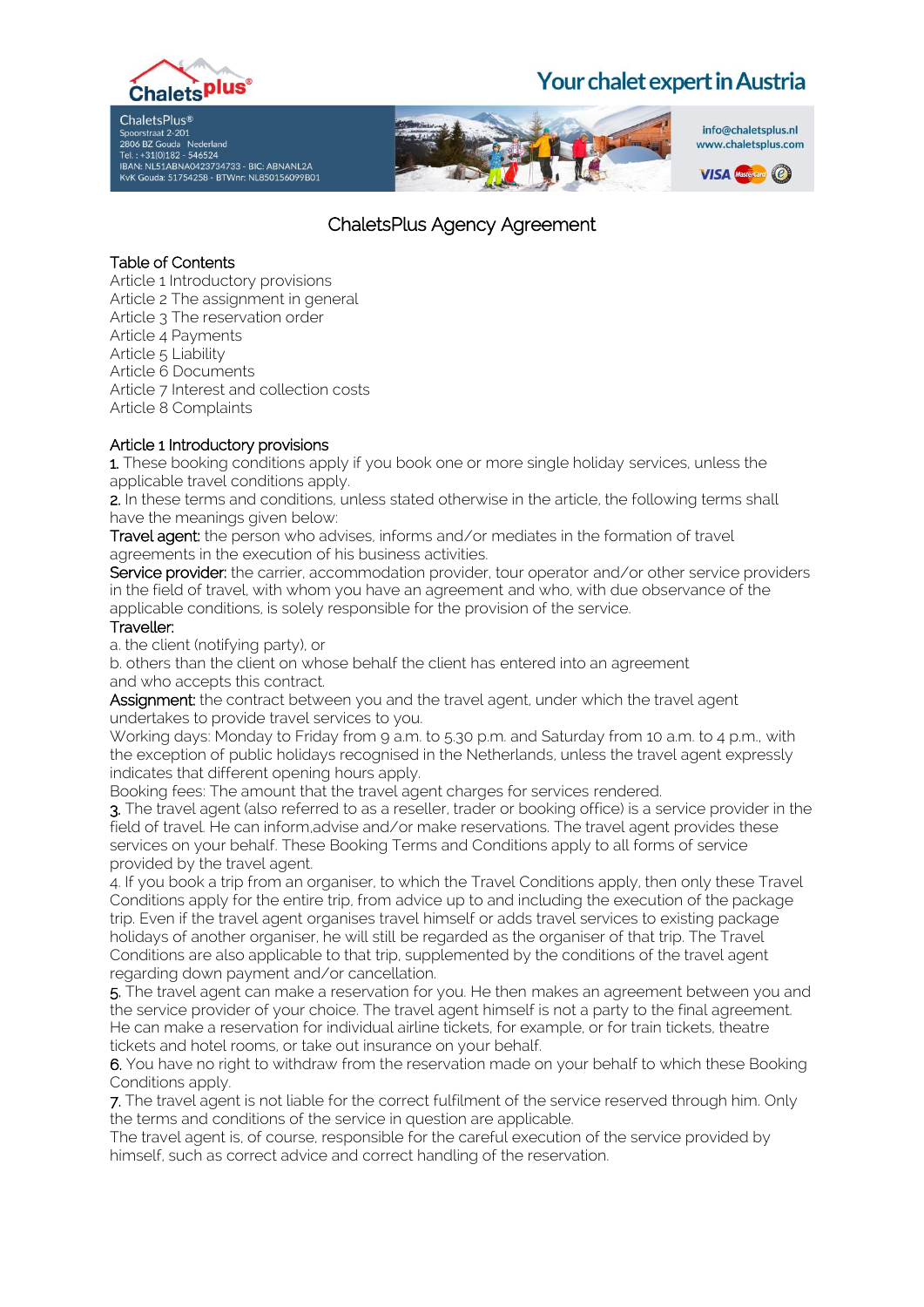

ChaletsPlus® Spoorstraat 2-201<br>2806 BZ Gouda Nederland<br>Tel. : +31(0)182 - 546524 IBAN: NL51ABNA0423734733 - BIC: ABNANL2A KvK Gouda: 51754258 - BTWnr: NL850156099B01



8. The travel agent may, for the provision of his service, charge a fee if he informs you in advance of the amount.

#### Article 2 The assignment in general

1. The content of the assignment may include informing and advising you, as well as reserving for you, if possible, the service you require.

2. You are bound vis-à-vis the travel agent and the service provider after you have given the order, regardless of whether they can immediately provide you with a confirmation.

3. If the travel agent immediately provides you with an (order) confirmation, this confirmation will serve as proof of the agreement described in the confirmation, unless you immediately (within 24 hours) object to the confirmation.

4. Even if the travel agent is unable to issue the order confirmation immediately and pursues it, you can still object to the order confirmation immediately (within 24 hours) after receipt of the order confirmation.

5. If you do not object or do not object in time, the order confirmation will serve as proof of the existence of the agreement and its contents. You can, of course, provide evidence to the contrary. 6. If you book via the Internet or other multimedia channels, the travel agent will organise the booking process in such a way that you are informed that you are entering into a contract before making the reservation. By the confirmation of the booking by the travel agent, you are bound by this agreement.

7. You are liable to the travel agent for the obligations arising from the contract and to the service provider for the obligations arising from the contract with this service provider. The other travellers are liable for their share in the commission.

#### Article 3 The reservation order

#### 1. Your obligation to provide information

In good time before placing the order, you provide all information about yourself and the travellers you have registered who may be important for the execution of the order. This includes at least your mobile phone number(s) and email address(es).

You will also provide details of your own physical and mental condition and that of your fellow travellers which may be of importance to the performance of the services.

#### 2. Price changes

The travel agent cannot guarantee the prices of the services reserved at your request. These prices can be changed in accordance with the conditions of the service provider. The travel agent is outside the scope of this and bears no responsibility for this. The travel agent will inform you of changes as soon as possible as well as calculate the new costs.

#### 3. Cancellations/changes by the client

Any changes in the assignment(s) issued, or cancellations of reserved services can only take place on working days and only at your request. If the travel agent makes a change to reservations made at your request or if you cancel reserved services, the travel agent will charge the associated costs if he has notified you of these costs in good time - prior to the change becoming final. In addition to the cancellation or modification costs charged by the service provider, these may also be the costs that the travel agent has to incur in order to effect the change or cancellation.

4. The travel agent sends all communications about the reservation order exclusively to you.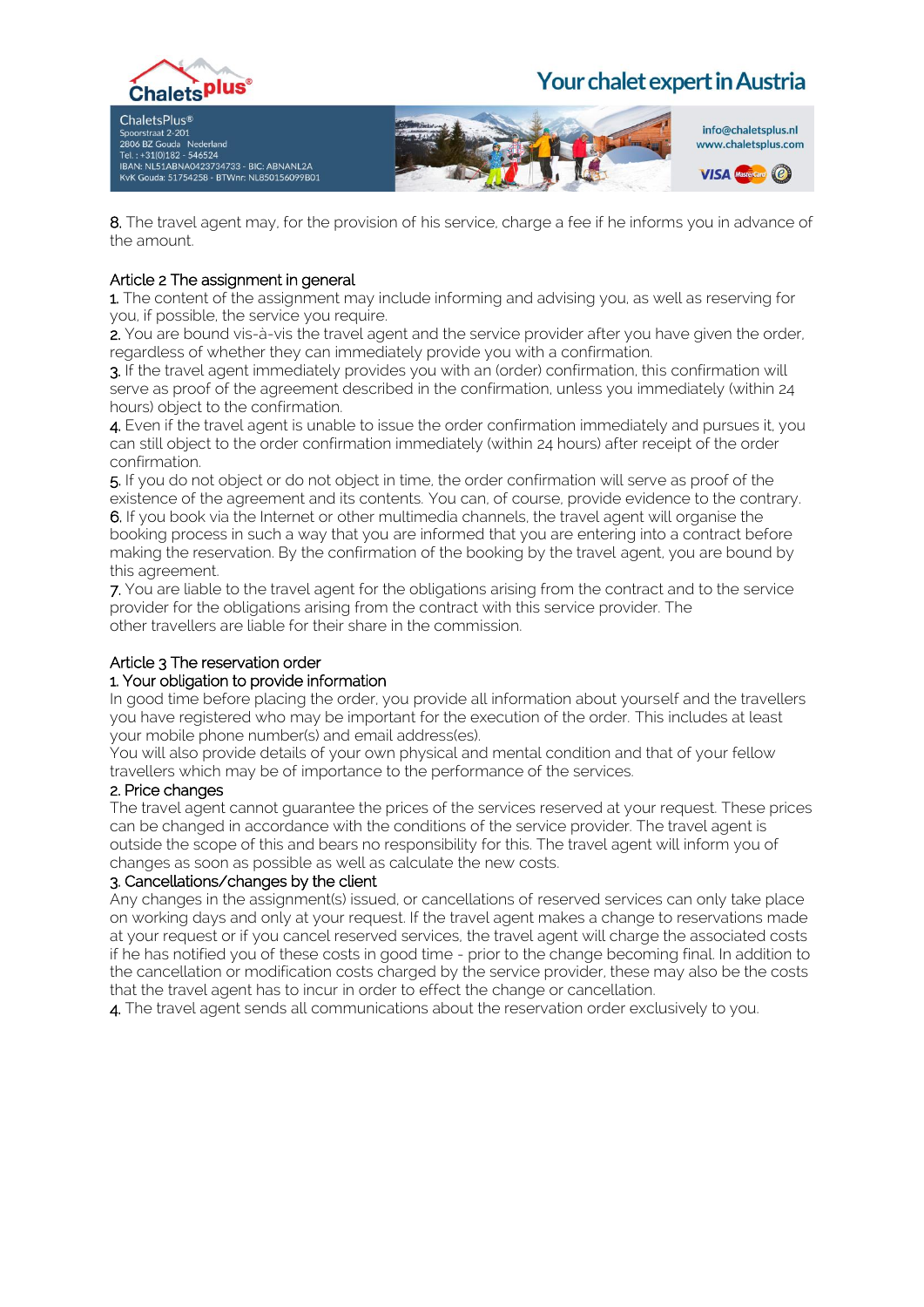

ChaletsPlus® Spoorstraat 2-201<br>2806 BZ Gouda Nederland<br>Tel. : +31(0)182 - 546524 IBAN: NL51ABNA0423734733 - BIC: ABNANL2A KvK Gouda: 51754258 - BTWnr: NL850156099B01





#### Article 4 Payments

1. You must pay the amounts due in a manner to be indicated by the travel agent and within the specified time. The travel agent is authorised - if necessary in the name and for the account of the service provider(s) concerned - to collect the amounts due.

2. The travel agent may, when you give the order(s) to the travel agent, require a down payment, which in any case does not exceed the conditions of the service provider(s) involved (if any), increased by the booking fee.

If the travel agent requires a deposit, he will inform you of the amount prior to the conclusion of the contract.

3. You must ensure that the travel agent has received the remainder of the amount due by the date stated in the confirmation or invoice. In the event of any discrepancies between confirmation and invoice, the confirmation will apply.

4. If you fail to pay or advance on time, the travel agent will send you a free payment reminder after the expiry of that date and will give you the opportunity to pay the outstanding amount within fourteen days of receiving this payment reminder. If you also fail to pay, you will be in default and the agreement(s) will be deemed to have been cancelled, unless the conditions of the service provider(s) involved (if any) dictate otherwise.

The travel agent has the right to charge the costs associated with the cancellation and stated in advance or to set them off against the deposit(s) received. If you book the trip within 14 days before departure and do not pay on time, you are immediately in default.

5. The travel agent will make any refunds only to you.

#### Artikel 5 Liability

1. The travel agent shall observe the care of a good operator in his work.

2. The travel agent accepts no liability for acts and/or omissions of the service provider (s) concerned, nor for the correctness of the information provided by this service provider (s). The travel agent is not responsible for photos, folders, advertisements, websites and others information carriers insofar as they have been drawn up or issued under the responsibility of third parties.

3. Insofar as the travel agent himself imputably falls short and you or your fellow traveller suffers damage (including damage due to lost travel), the liability of the travel agent is limited to a maximum of three times the value of services invoiced by the travel agent.

4. The travel agent excludes liability for damage against which you are insured (for example by means of the conclusion of a travel and/or cancellation insurance or health insurance) and for damage that you suffer in the context of the exercise of a profession or business. This includes damage due to missing connections and/or failure to arrive at the destination in time.

5. The exclusions and limitations of liability included in this article

also apply to the staff of the travel agent.

#### Article 6 Documents

1. At the latest at the conclusion of the agreement, the travel agent will provide you with general information tailored to Dutch nationality

passports, visas and any health formalities.

2. You are personally responsible for obtaining the necessary additional information from the relevant authorities and checking whether the previously obtained information has not been changed in the meantime before departure.

3. You are personally responsible for having the necessary documents with you,

such as a valid passport, or, where permitted, an identity card and any visa required, proof of vaccinations and vaccinations, driver's license and green card.

4. If you can not make the trip (in full) due to the lack of any (valid)

this is the case with all the associated consequences for your account, unless the travel agent has undertaken to take care of that document and the lack of it can be imputed to him, or the travel agent has failed in his information obligation referred to in paragraph 1.